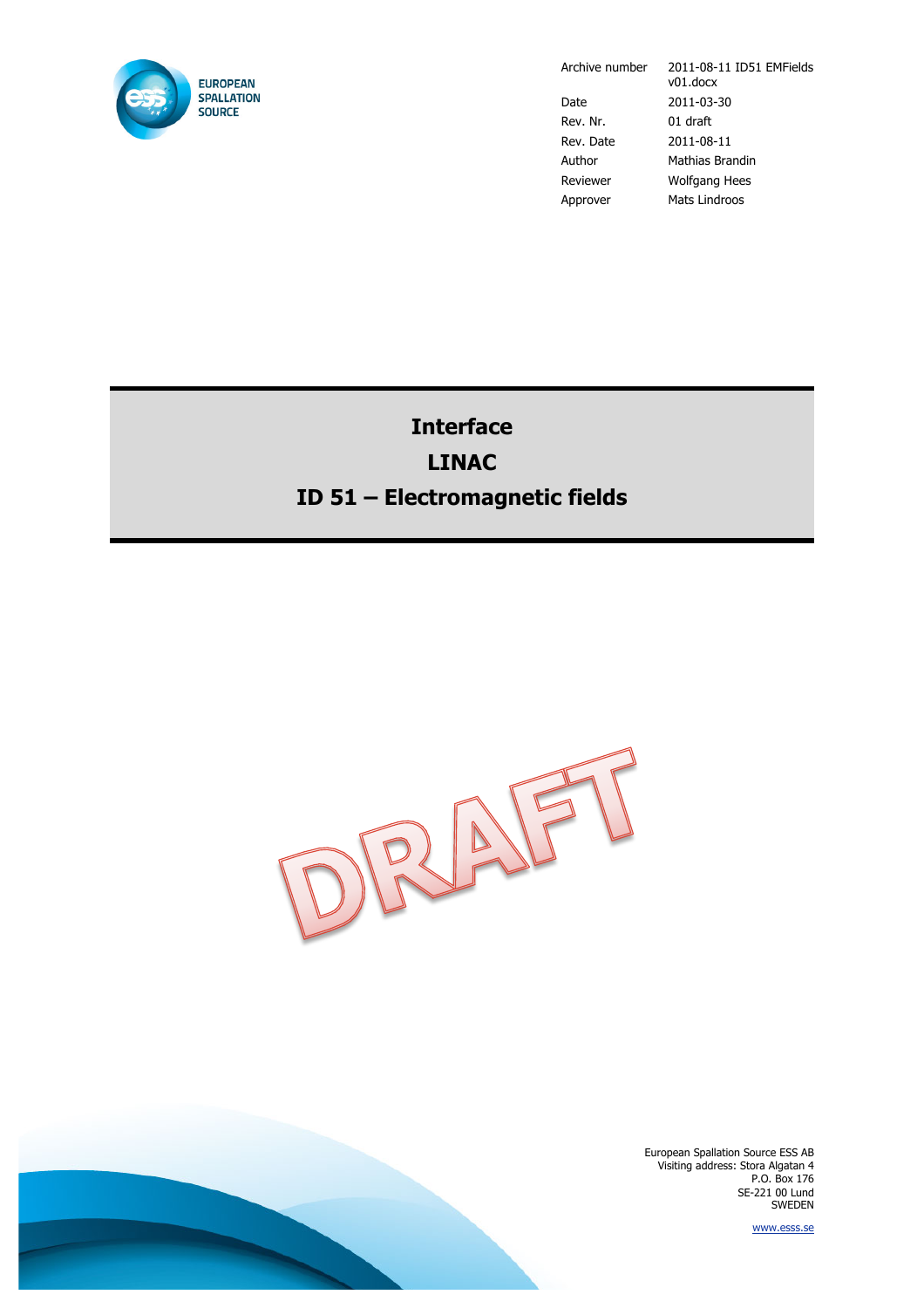

2011-08-11 ID51 EMFields Archive number  $v01$ .docx 2011-03-30 Date Rev. Nr. 01 draft Rev. Date  $2011 - 08 - 11$ Author Mathias Brandin Reviewer Wolfgang Hees Approver Mats Lindroos

## **TABLE OF CONTENTS**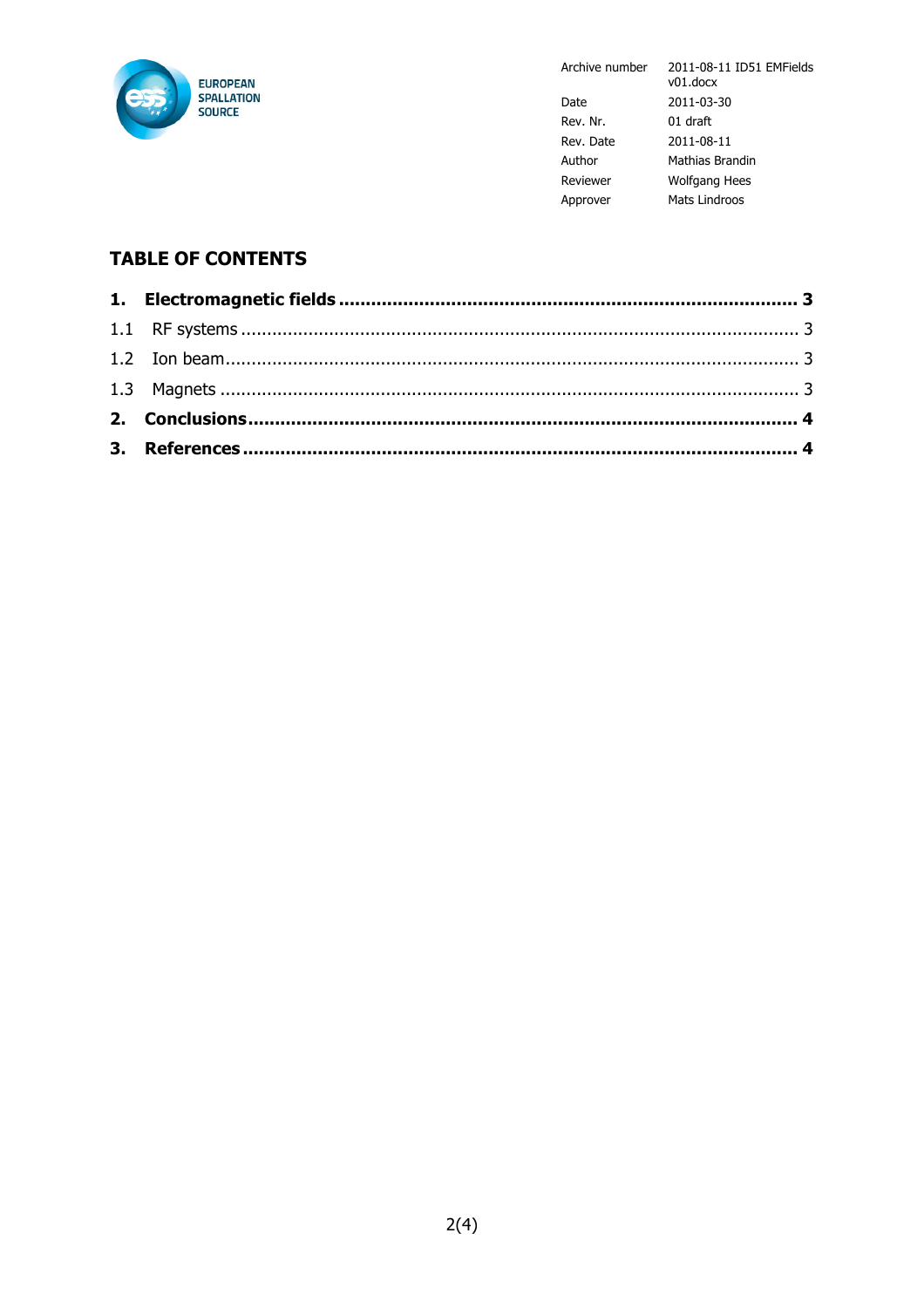

Archive number 2011-08-11 ID51 EMFields v01.docx Date 2011-03-30 Rev. Nr. 01 draft Rev. Date 2011-08-11 Author Mathias Brandin Reviewer Wolfgang Hees Approver Mats Lindroos

## **1. ELECTROMAGNETIC FIELDS**

Both acceleration and steering of the ion beam is done with electromagnetic fields and the accelerator contains several sources of such fields. This is, however, entirely a working environment issue, no fields are strong enough to be a concern outside their surrounding buildings. Magnetic fields decrease very rapidly with distance from the source. Possible sources are the RF system: klystrons, waveguides, cavities, the ion beam itself, and magnets. Conceivable frequencies of the fields would be the RF resonance frequencies, 352 MHz and 704 MHZ, the pulse frequency of 14 Hz and static fields from magnets.

### **1.1 RF systems**

The electromagnetic fields that are used for acceleration of the ion beam are created in the klystrons, transported via the waveguides to be deposited in the cavities. The fields are very well contained in these structures which are made of highly conducting metals (copper and superconducting niobium). In principle no magnetic fields are expected to be detectable outside the equipment. If there should be a leak anywhere, the fields would drop below detectable levels within half a metre from the point of the leak [1].

Both klystrons and cavities will be sources of x-rays, which are a matter for radiation protection. Klystrons are shielded in a layer of lead, and cavities are located in the accelerator tunnel. The accelerator is heavily shielded against beam loss compared to which the RF-induced x-rays are negligible.

#### **1.2 Ion beam**

The ion beam is a current moving in a straight line in the linear accelerator and gives rise to a magnetic field

$$
B = \frac{\mu_0 I}{2\pi r}
$$

beam travels in a vacuum tube of conducting material, which effectively shields the outside at a distance r from the beam of current I. Considering a current of  $I = 50$  mA, the induced field is  $B = 10$  nT at one meter's distance. This is well below the limits set by SSM. The ion world from the fields created by the current, so that there will be no detectable magnetic fields generated by the ion beam in locations where people might be present.

#### **1.3 Magnets**

There are several strong electromagnets positioned along the accelerator, but they are not expected to induce problems outside the accelerator building. They use direct current and static magnetic fields, which are not considered a problem. Even though some of the magnets are strong, they are designed to concentrate their fields in the gaps and reduce their fringe fields. Magnetic fields decrease rapidly with distance, and outside the shielding walls not much remains. Figure 1 shows the simulated magnetic field from a typical dipole